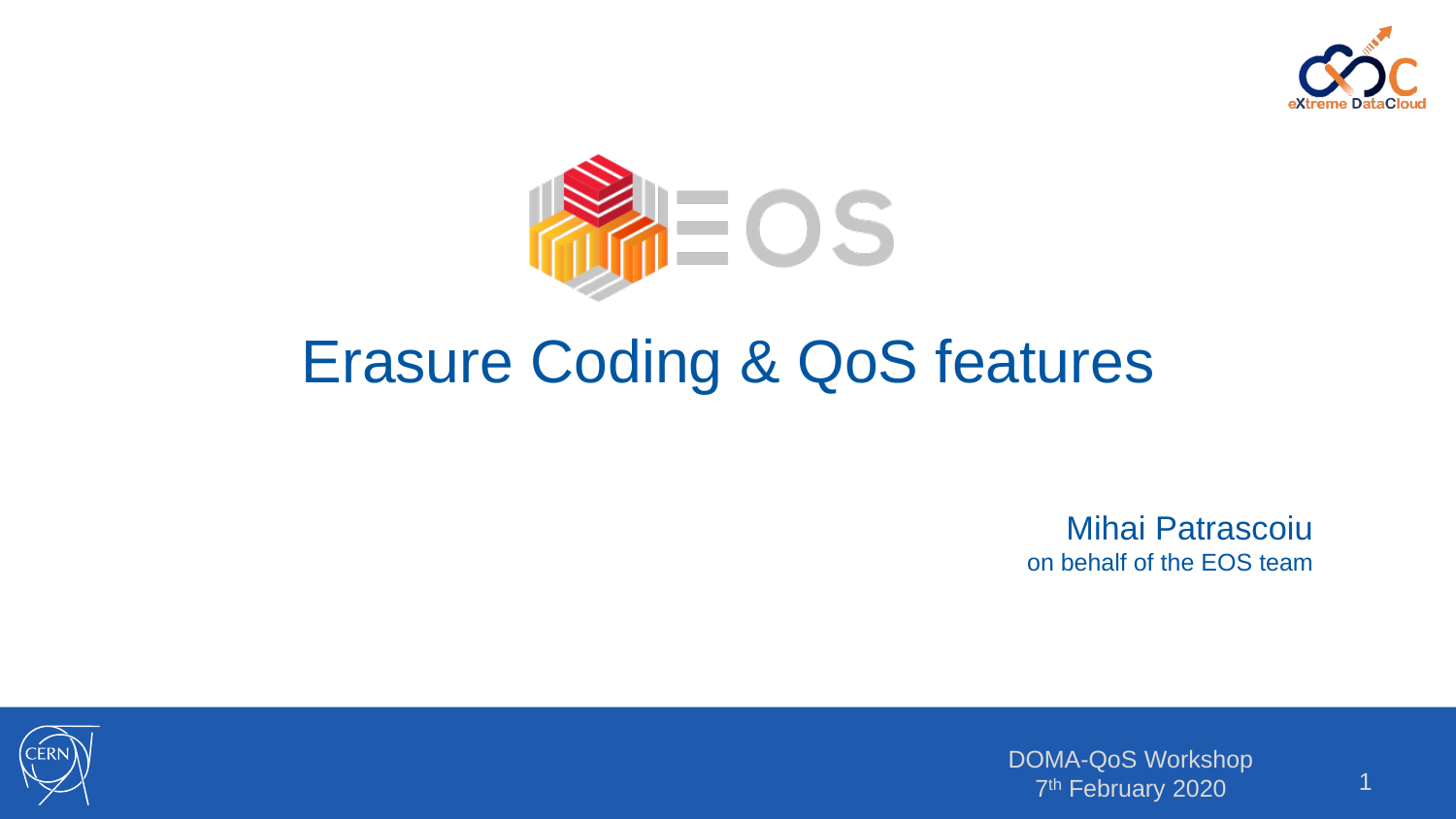# EOS Storage Properties

**Layout** – specifies how a file will be physically stored

*plain, replica, raiddp, raid6 (n, k), archive (n, 3)*

- **Number of replicas**
- **Checksum** *md5sum, adler32, crc32, crc32c, sha1*
- **Block Size + Block Checksum**
- **Placement policy** physical file placement on disk servers

*scattered, gathered:<geotag>, hybrid:<geotag>*

Placement documentation: [File Geoscheduling](http://eos-docs.web.cern.ch/eos-docs/configuration/geoscheduling.html)

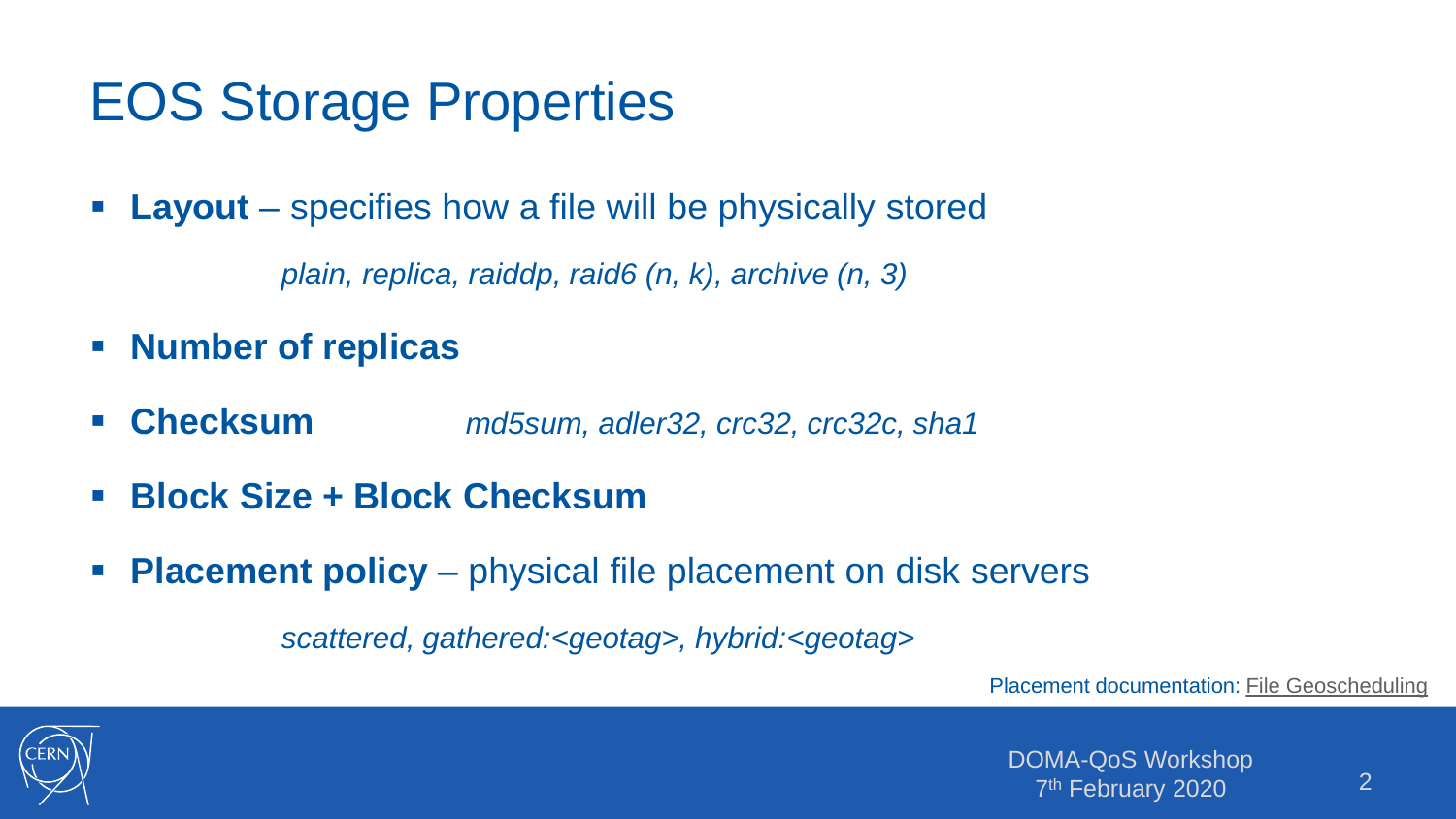# EOS Storage @ CERN

- 17 instances (5 LHC, 9 CERNBox, Media, Public, Backup)
- 340 PB / 5.67B files / 1600 storage nodes
- Production setup uses 2-replica layout



#### Storage size

EOS Workshop 2020: [CERN Disk Storage Services](https://indico.cern.ch/event/862873/contributions/3724453/attachments/1980065/3296994/CERN_IT_Disk_Storage_Services.pdf)



DOMA-QoS Workshop 7<sup>th</sup> February 2020 <sup>1</sup> 2020 13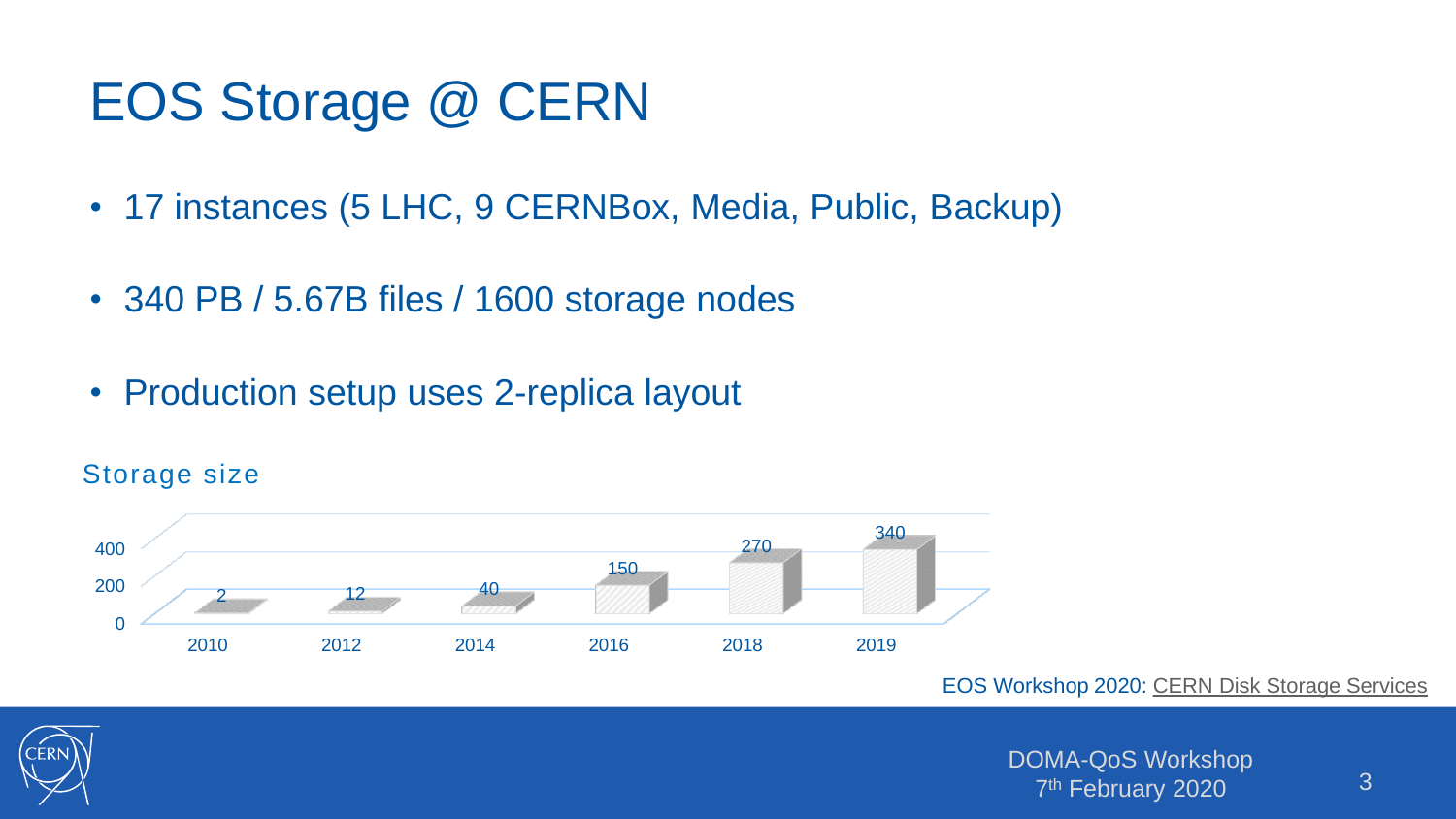# Erasure Coding

- Way of encoding data into blocks + redundancy info, to be stored in different locations or storage media
- Files are split into data and parity blocks: EC(k+p, k)
- EC provides resilience and high availability at the cost of more IOPS and bandwidth
- Available in EOS via the *raid6* layout (using jerasure lib)

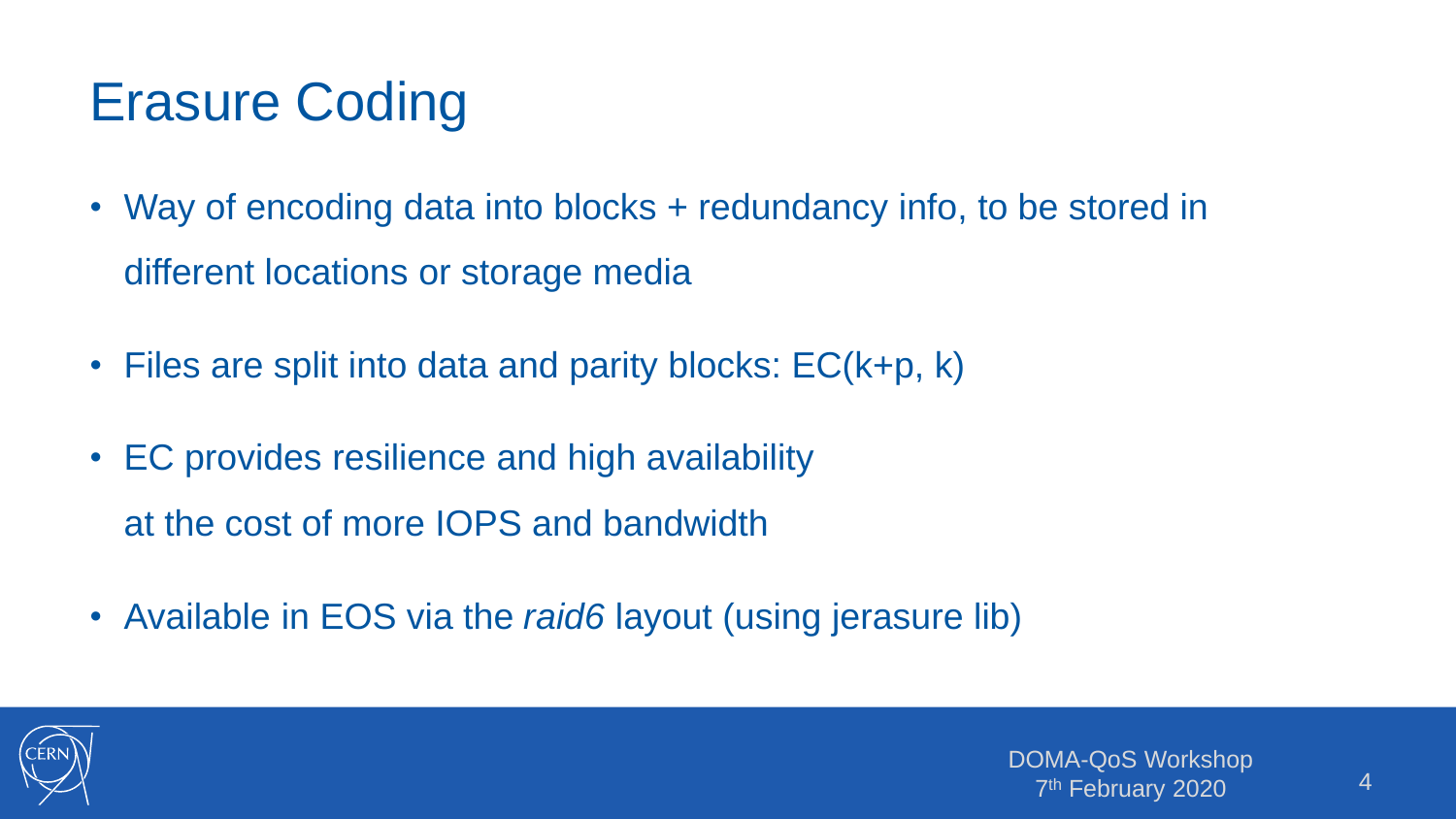# EOSALICEDAQ

- EOSALICEDAQ conversion experiment
- Conversion from 2-replica to RS(12, 10) [12 blocks, 2 parity, md5sum]
- Duration: 84 hours (600 TB / day encoded)
- Encoding of 2.4PB data  $\rightarrow$  2PB space saved

Andreas Peters - CHEP 2019: [Erasure Encoding](https://indico.cern.ch/event/773049/contributions/3474421/attachments/1940055/3217488/CHEP_2019_EC_Presentation.pdf)

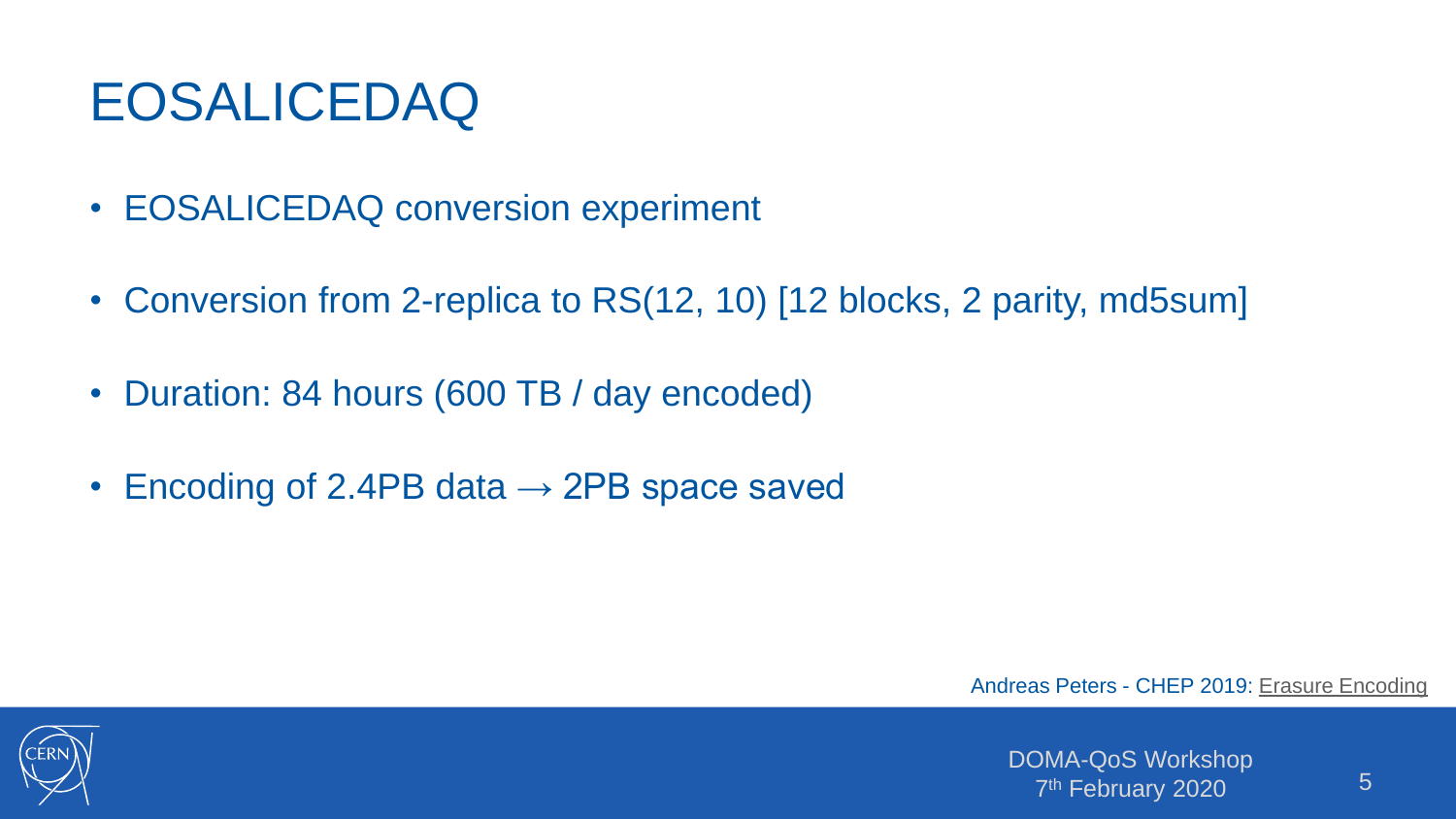### EOSALICEDAQ – extrapolation

• 69 machines, 10 Gbit Ethernet, saturated reading 7GB/s + writing 7GB/s

- 1000 machines  $\sim$  RS(10,8) encode 8 PB / day @ 100GB/s reading
- 10% only as background activity  $\rightarrow$  800 TB / day of free space  $\rightarrow$  24PB / month

Andreas Peters - CHEP 2019: [Erasure Encoding](https://indico.cern.ch/event/773049/contributions/3474421/attachments/1940055/3217488/CHEP_2019_EC_Presentation.pdf)

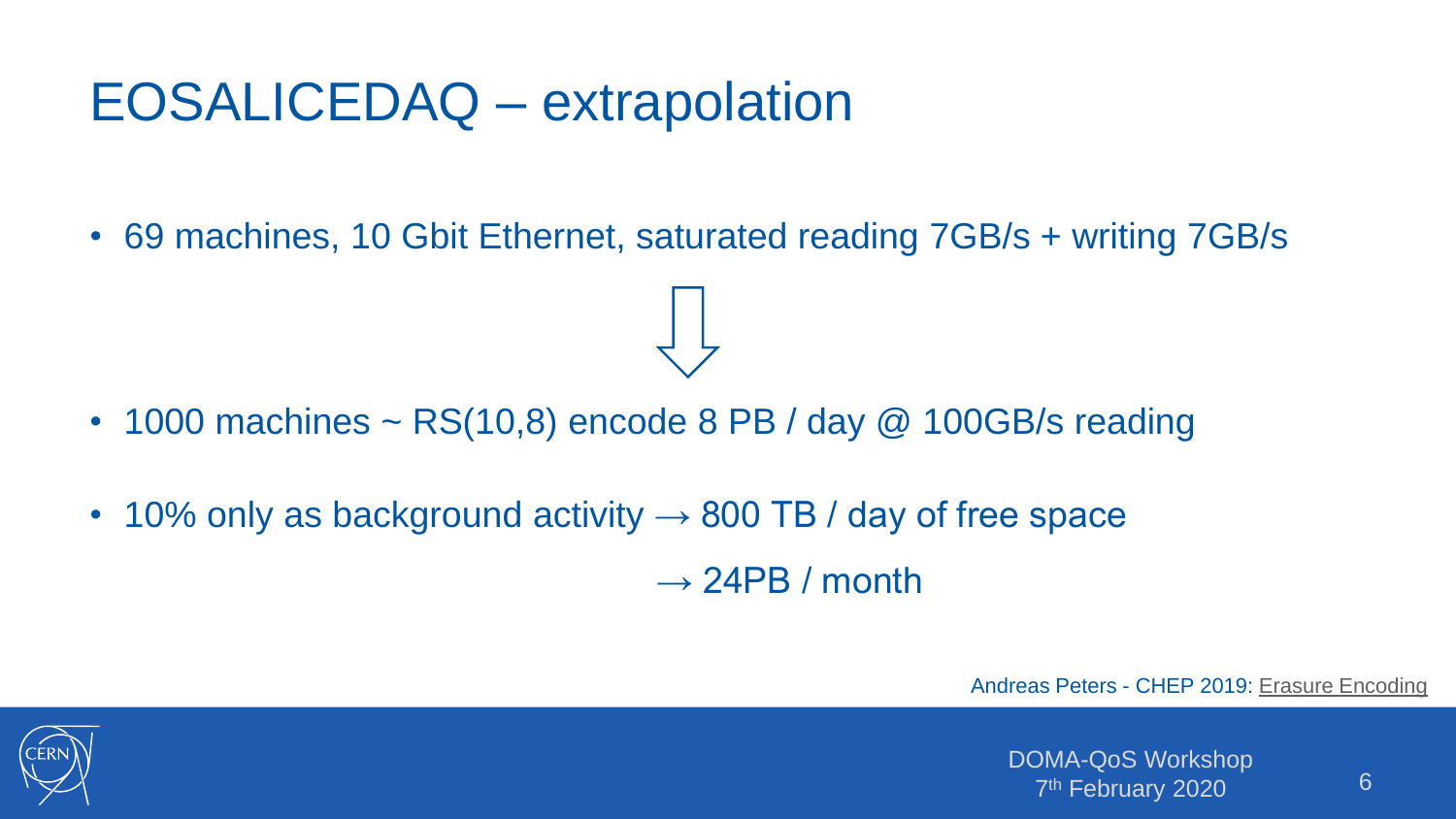



#### Erasure Coding in EOS

**CHEP 2019** 

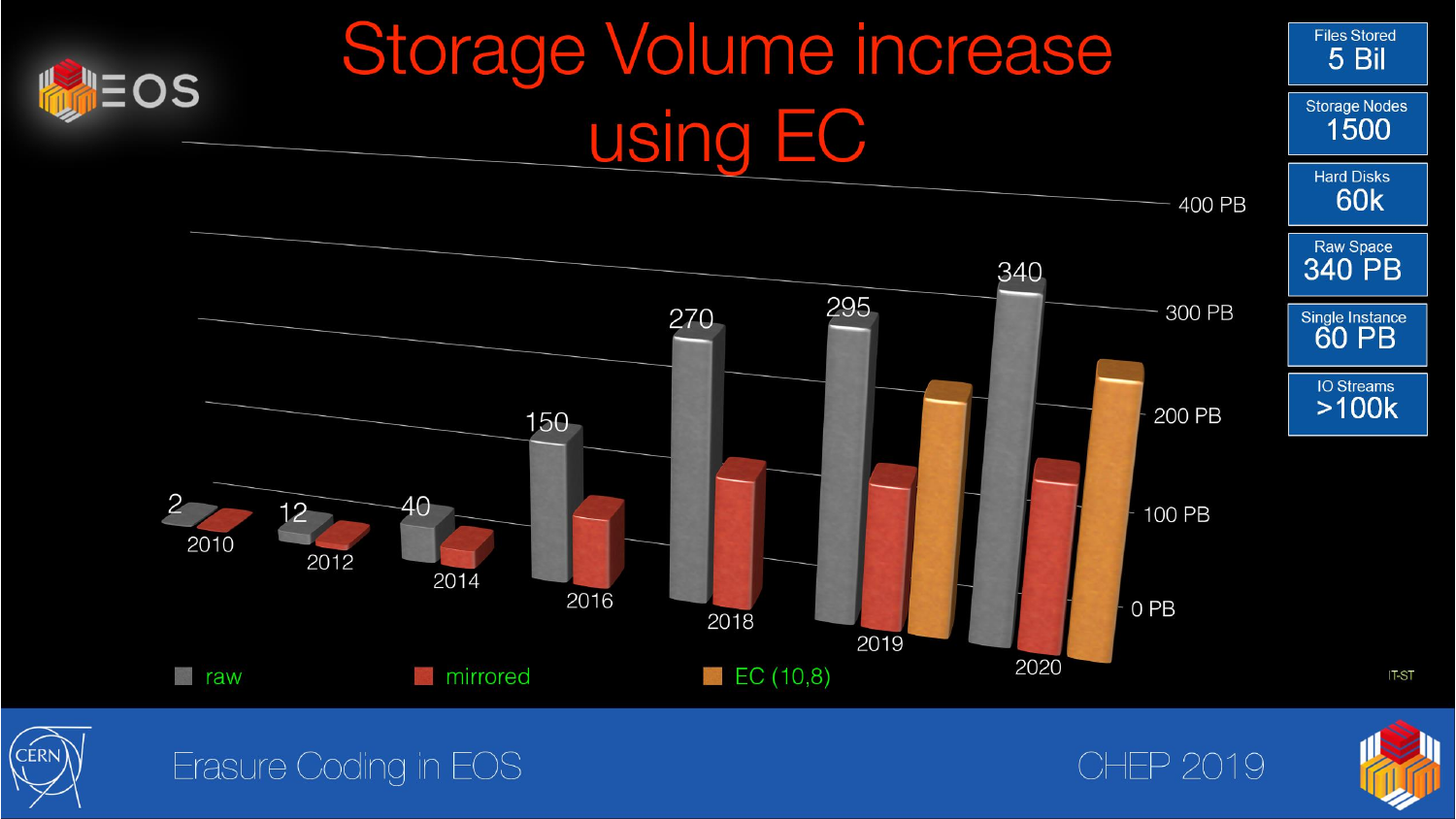# Erasure Encoding – conclusions

- Erasure Coding ideal for large files
- EC implies increased network traffic (read+write amplification)
- EC brings increased read latency for non-specialized clients
- Remains to test various EC parity choices

Andreas Peters - CHEP 2019: [Erasure Encoding](https://indico.cern.ch/event/773049/contributions/3474421/attachments/1940055/3217488/CHEP_2019_EC_Presentation.pdf)

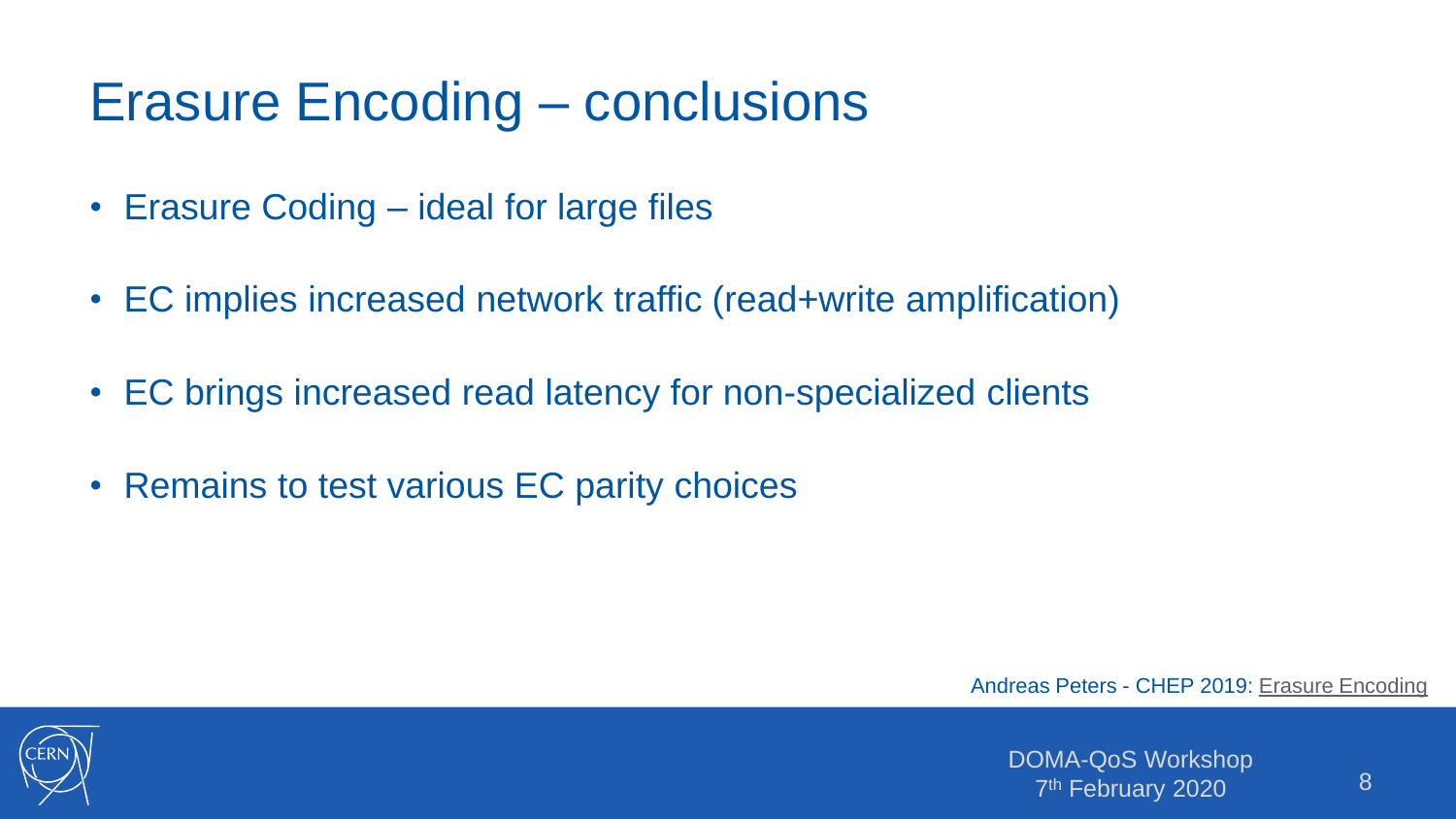QoS data management

*Accommodate different use-cases with storage policies that can achieve the cheapest solution*

- Storage policy according to system rules or user-defined
- Leverage storage properties and QoS mechanisms

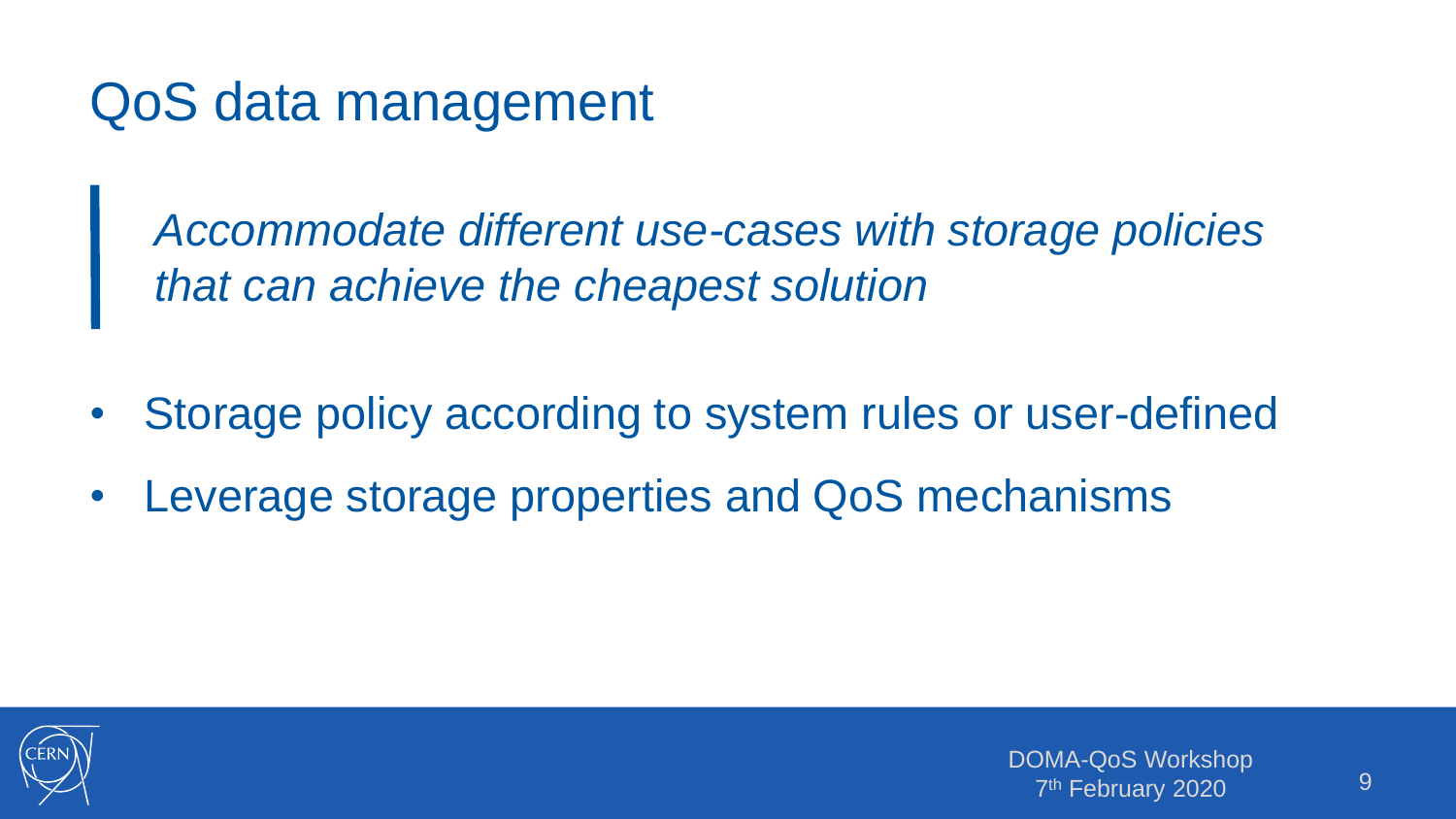## Storage policies – examples

- Store files in replica or erasure encoding format
	- Store only files unused for 6 months in EC
		- Store only files unused for 6 months and larger than 5GB in EC
- Transition to tape if inactive for # months

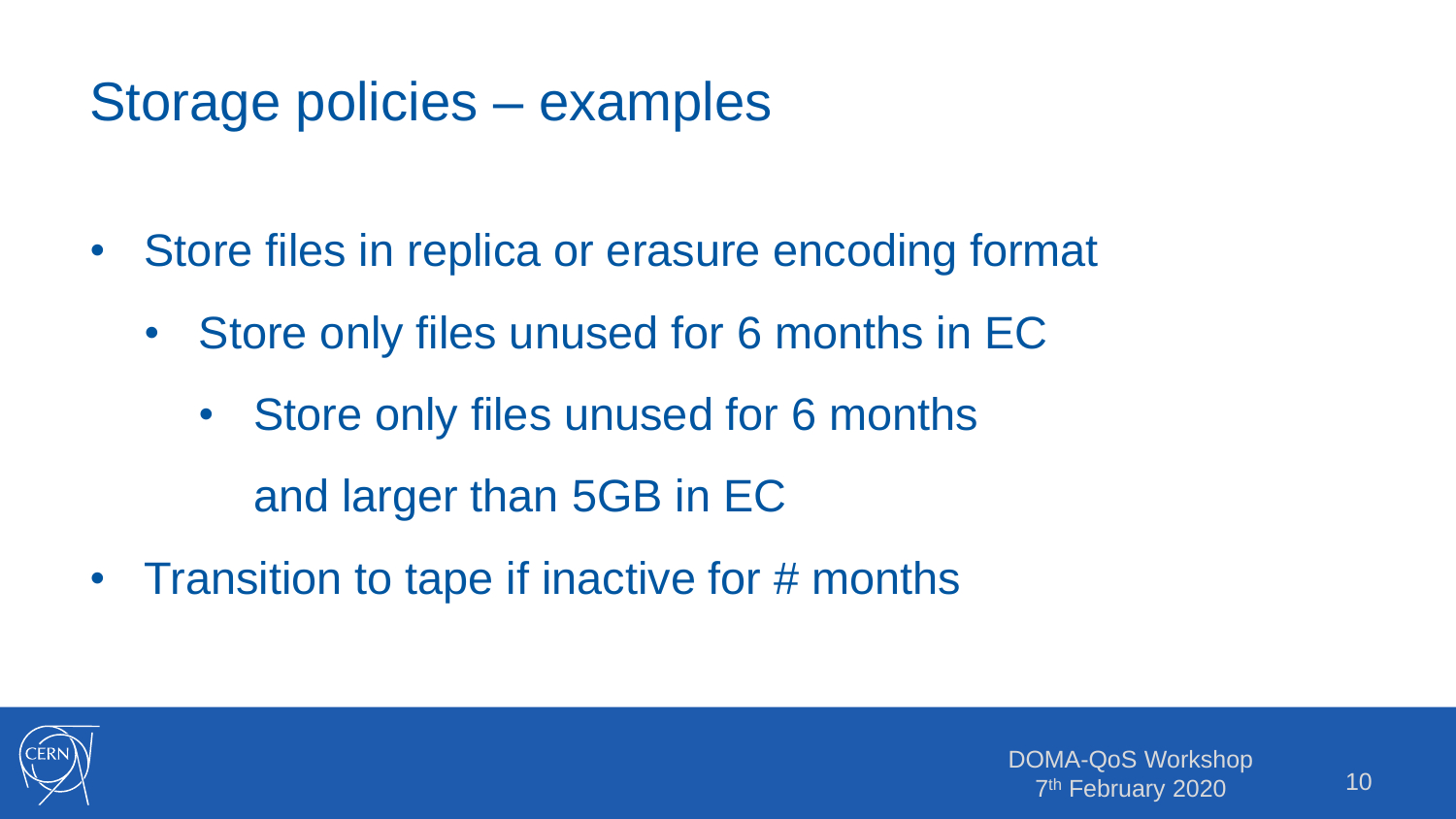



# QoS development and future directions



DOMA-QoS Workshop 7<sup>th</sup> February 2020<sup>1</sup> 11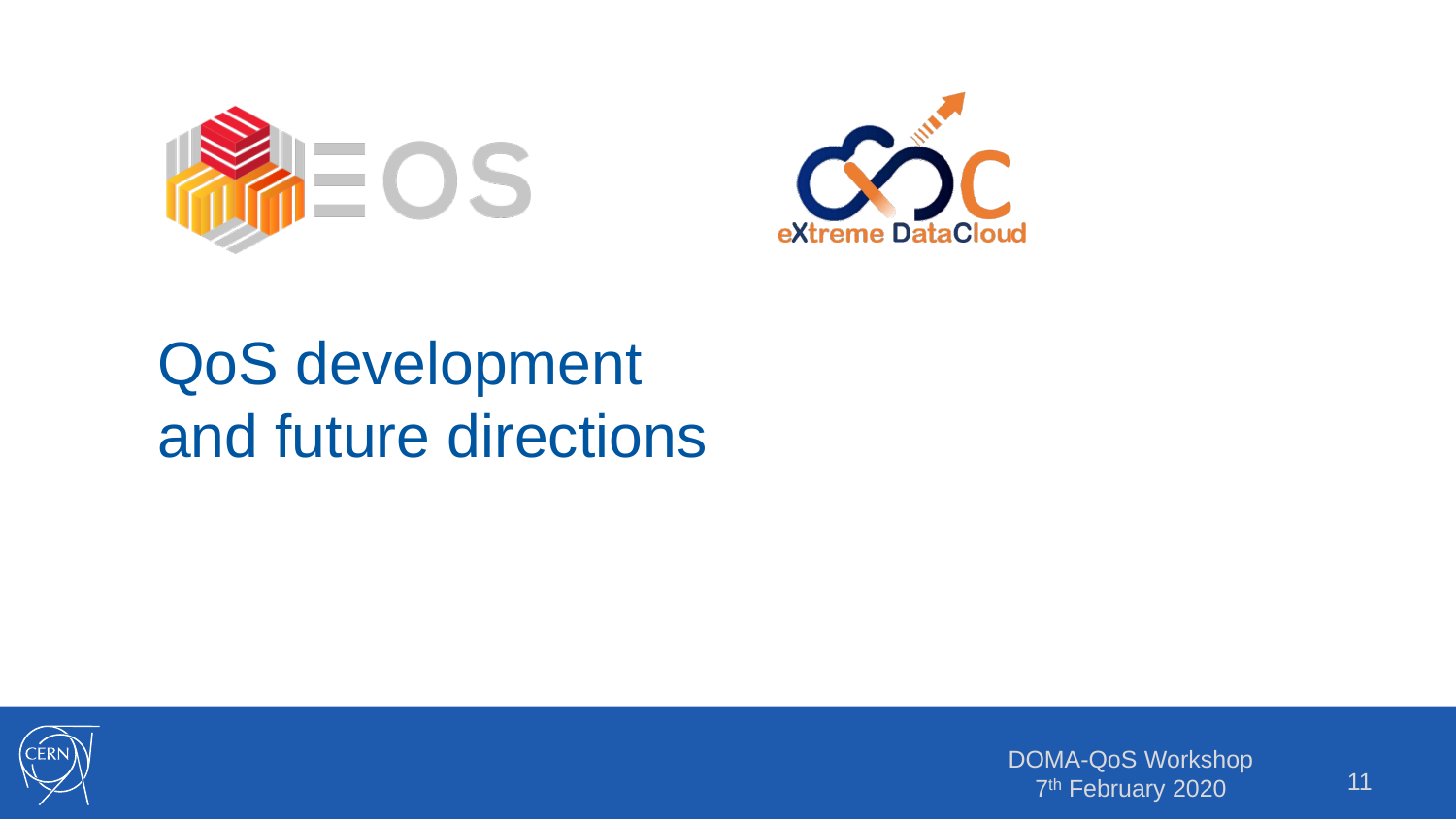

# QoS classes in EOS

- Abstraction entity over existing storage properties
- QoS API must allow classes to be:
	- **-** Discoverable
	- Configurable
	- **User applicable on a per file/directory basis**
- Transitioning is supported between QoS classes

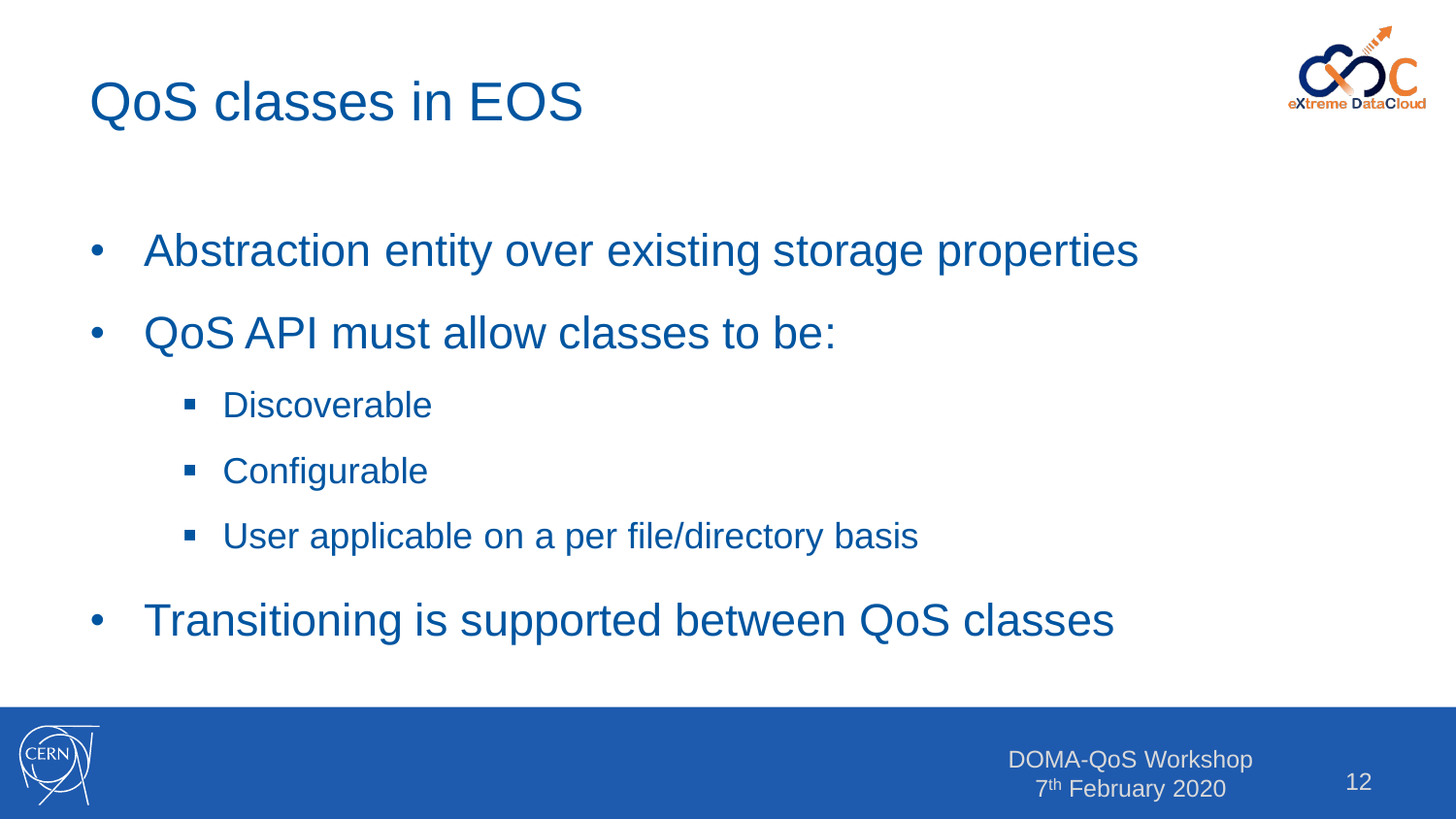# How do QoS classes work?



- A QoS class configures the following properties
	- Layout
- Checksum type
- # Stripes
- Placement type
- A QoS class provides guarantees E.g.: redundancy level, geolocation
- QoS transitions from one class to another must be explicitly allowed E.g: disk  $\rightarrow$  tape, tape  $\rightarrow$  disk+tape, tape  $\nrightarrow$  disk

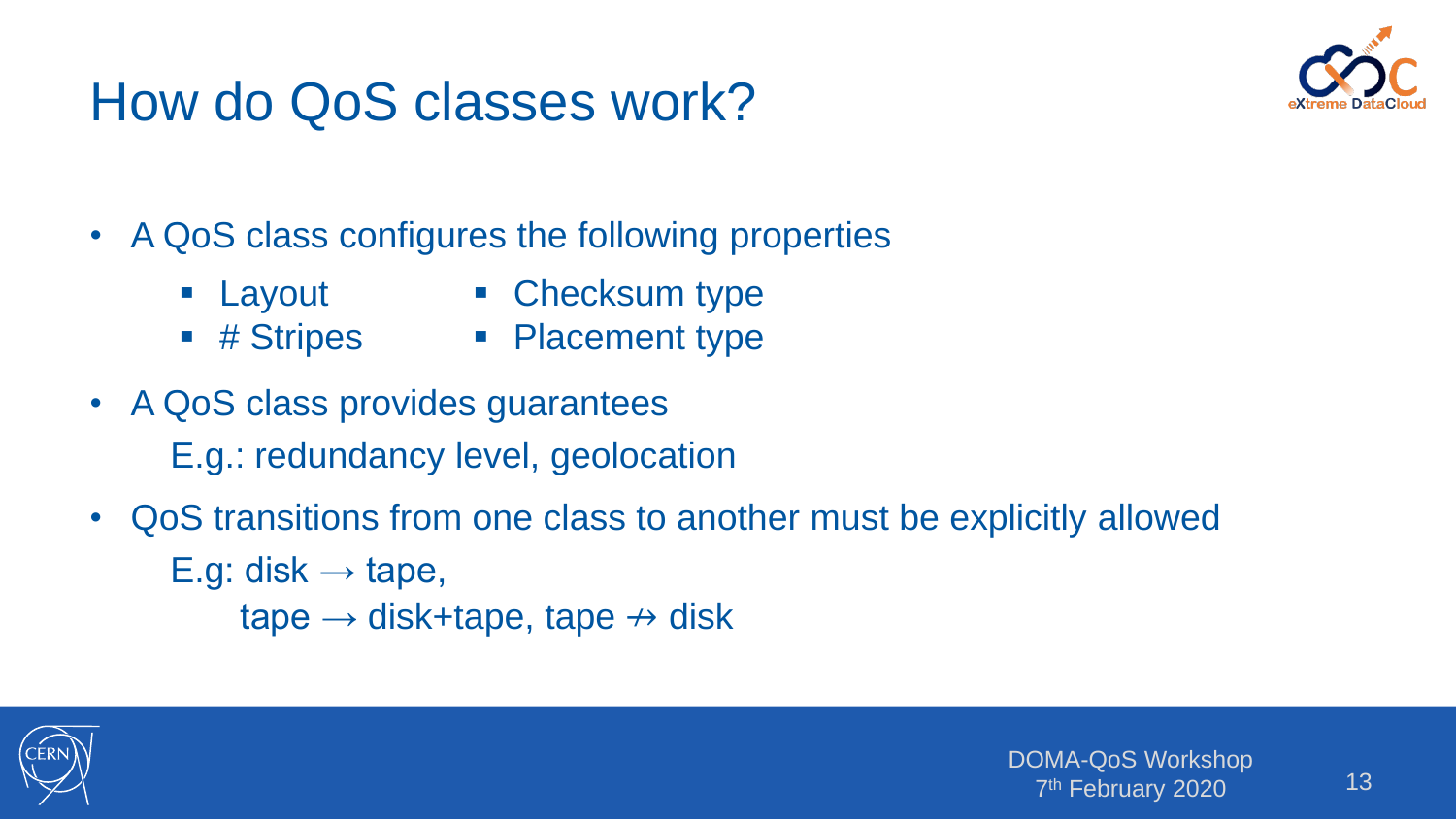

# How do QoS classes work? (cont'd)



File QoS class deduced at runtime Extended attribute for mid-transition: *user.eos.qos.target*

- $\blacksquare$  QoS class applied to directory  $\rightarrow$  propagates to files assigned in that directory
- Opaque info with desired QOS on RW-Open

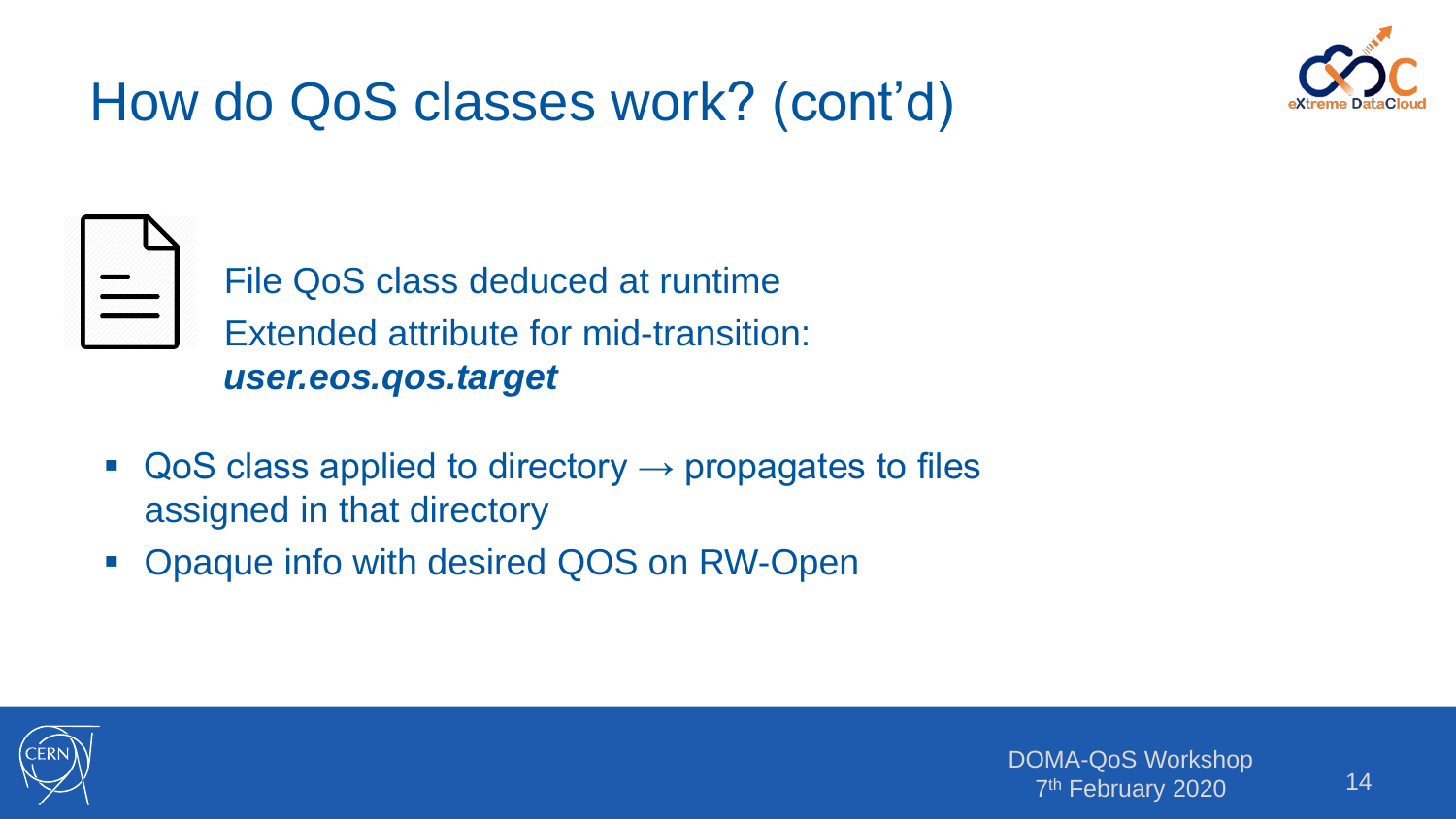## QoS overview





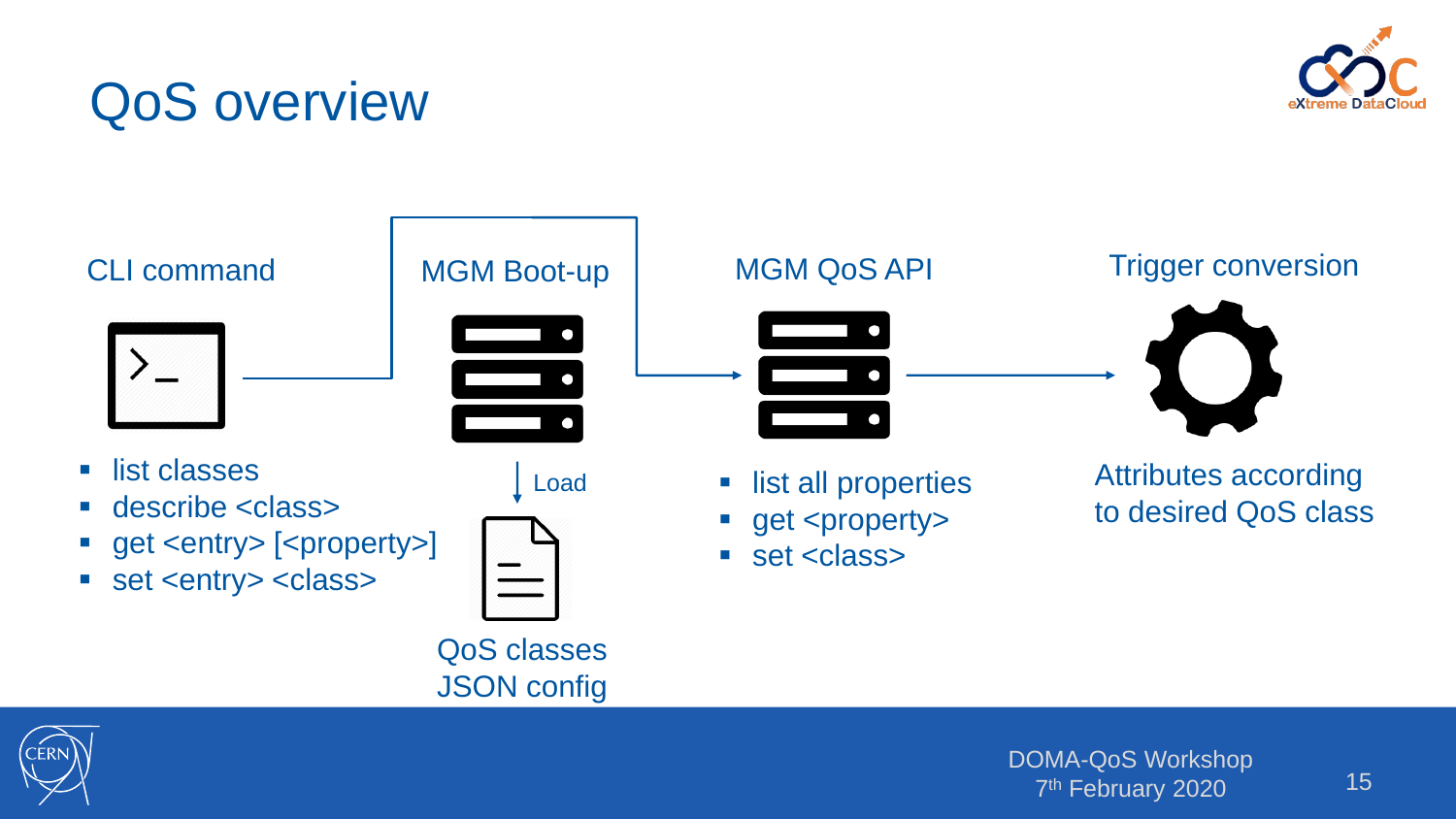

# Converter Engine

- Rewrite of the converter daemon
- One single converter instead of one per space
- Converts files from one layout/QoS class to another using ThirdPartyCopy



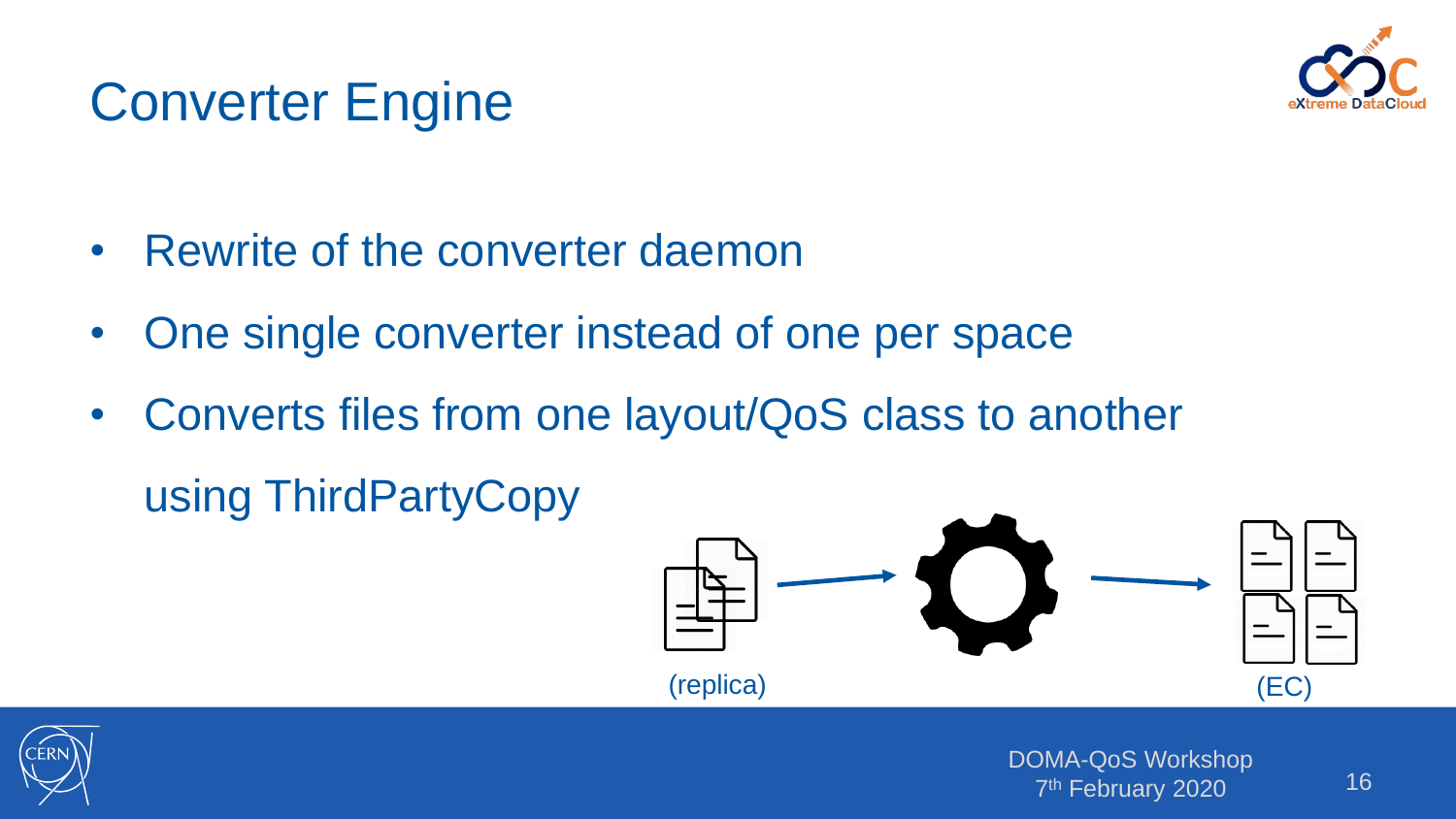# Converter Engine (cont'd)



- Persistent conversion jobs storage by using QuarkDB
- Jobs are fetched in batches
- Runtime scalable threadpool
- Interact via new eos convert command

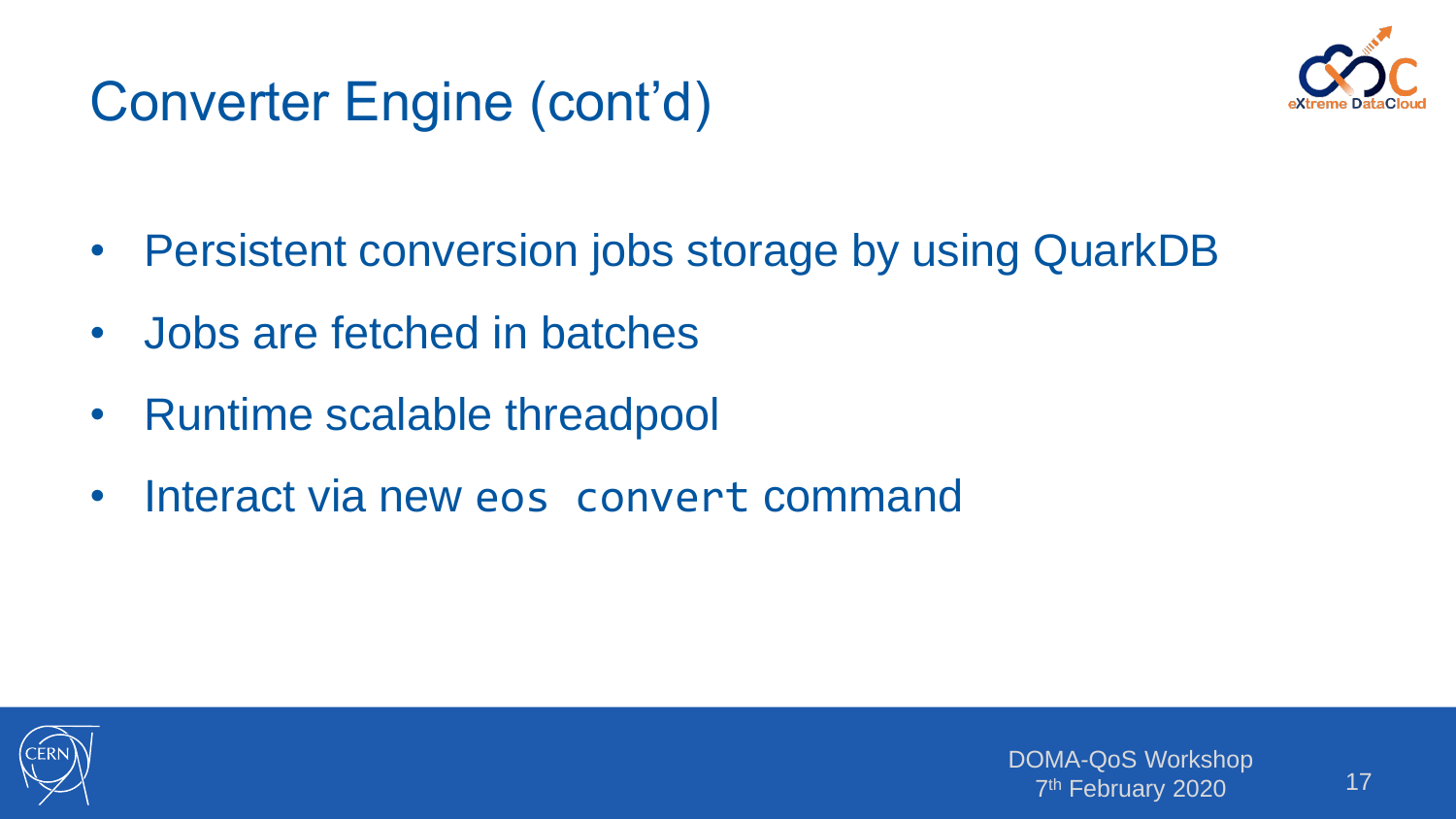```
$ eos convert status
Threadpool: thread_pool=converter_engine min=16 max=400 
size=16 queue size=82
Running jobs: 100
Pending jobs: 176
Failed jobs: 0
Failed jobs (QDB): 2
```
\$ eos -j convert file /eos/xdc/test/file replica:4 adler32 <=> eos –j qos set /eos/xdc/test/file qos\_disk\_replica\_4

```
"conversion_id" : "00000000000009dc:default#00650312",
"path" : "/eos/xdc/test/convert"
```


{

}

```
DOMA-QoS Workshop
  7
th February 2020
```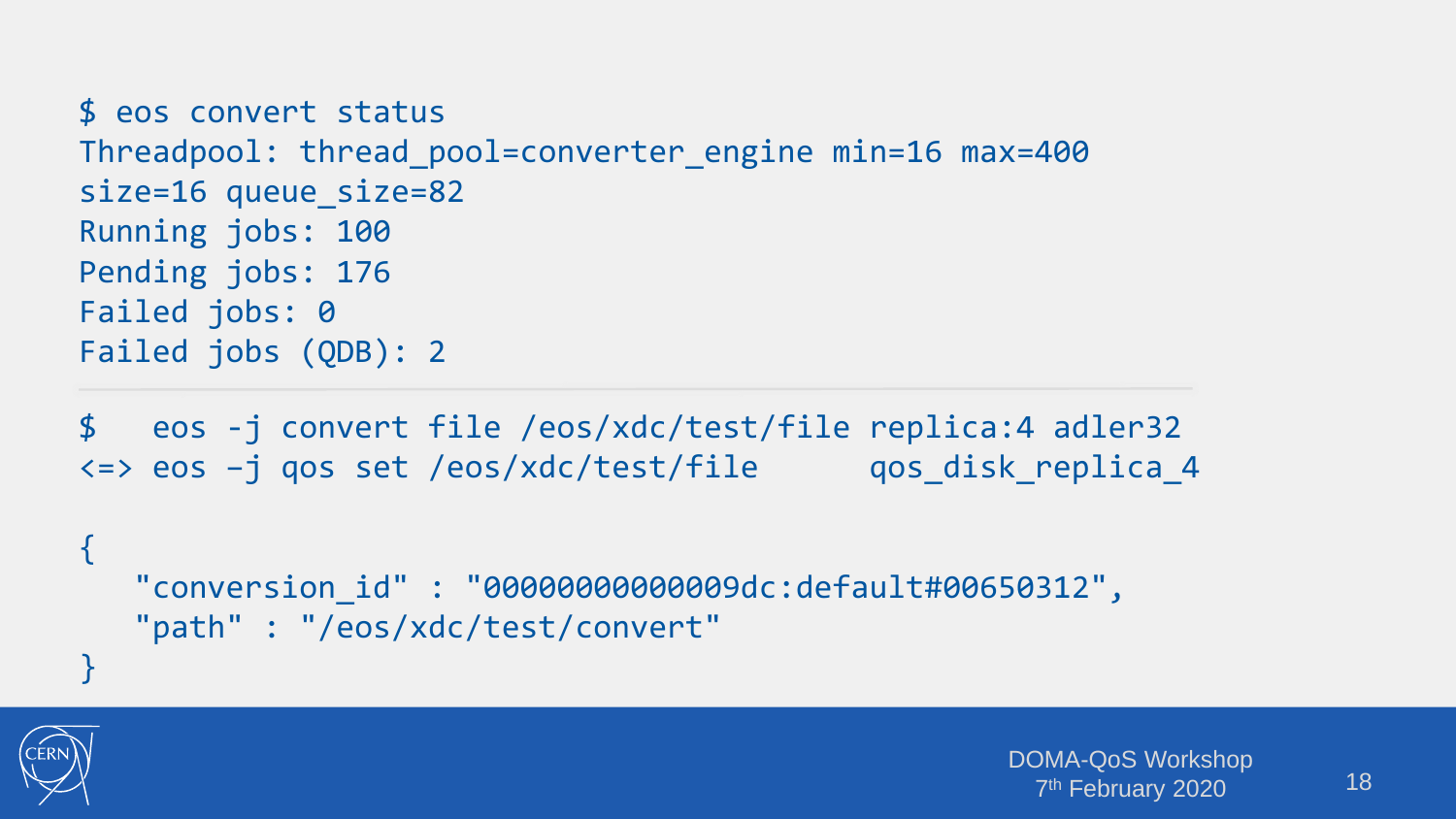# Converter Engine – improvements



- Allow directory/bulk conversions
- Support periodic conversion rules on directories
- Testing at scale



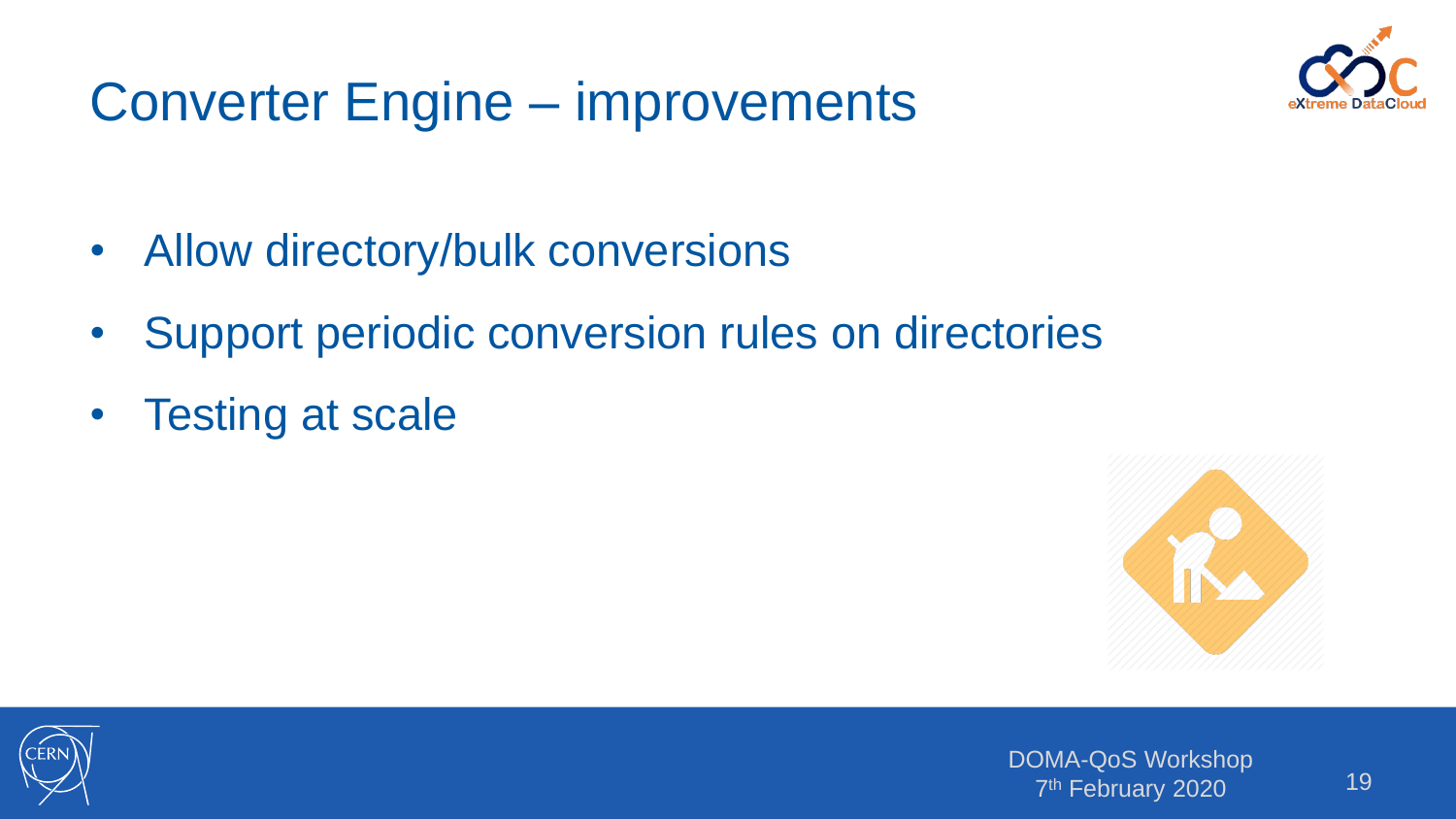### CDMI – EOS interaction



- Achieved through CDMI QoS plugin for EOS backend
- Calls EOS HTTP interface for commands
- Requires trusted connection between CDMI server & EOS
	- Support for bearer tokens in sight (follow TPC AuthN discussion)

CDMI QoS plugin for EOS backend [\(repository\)](https://github.com/cern-eos/cdmi-eos-qos)

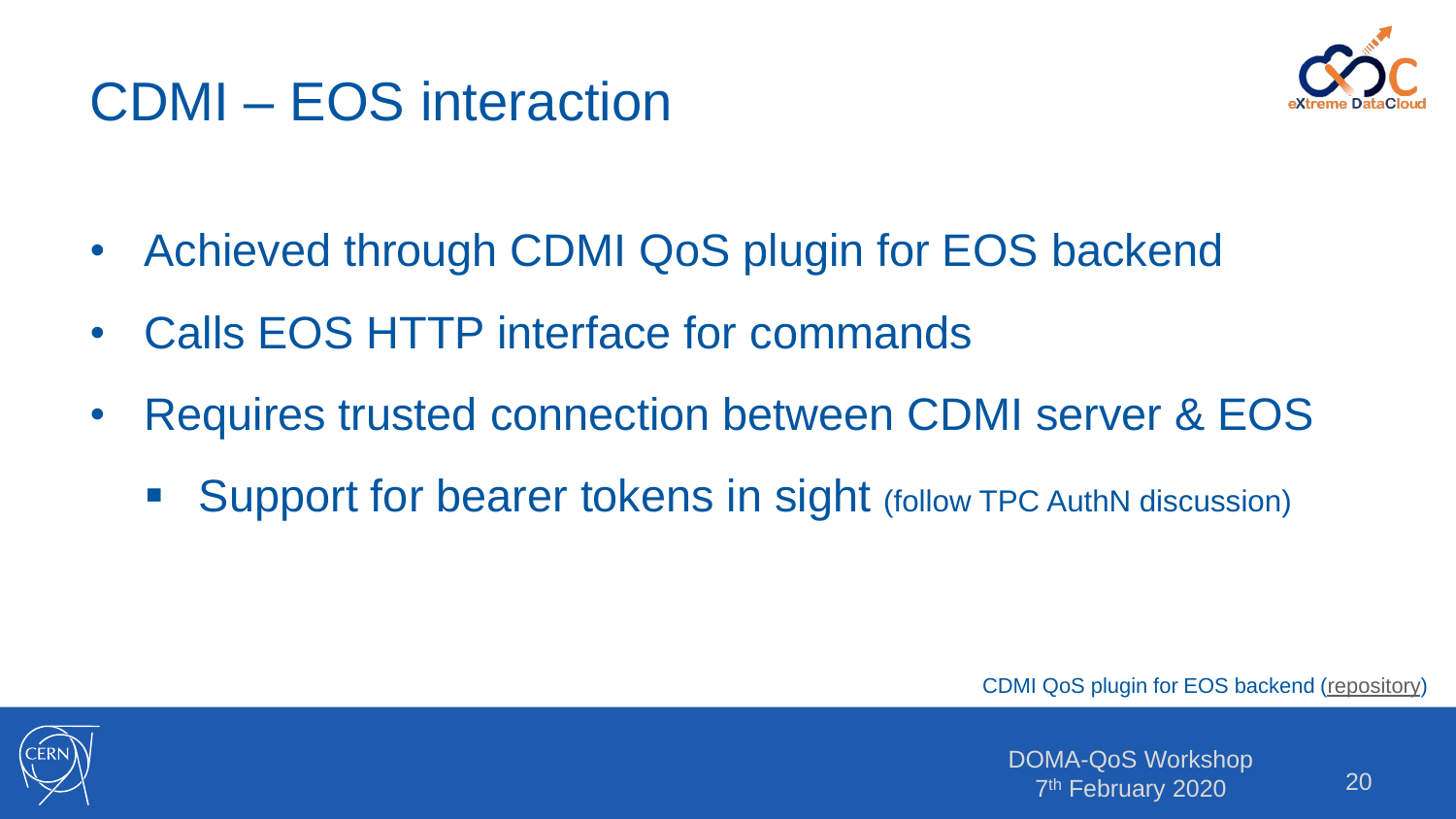#### CDMI – EOS interaction





CDMI QoS plugin for EOS backend [\(repository\)](https://github.com/cern-eos/cdmi-eos-qos)



DOMA-QoS Workshop 7<sup>th</sup> February 2020<sup>1</sup> 21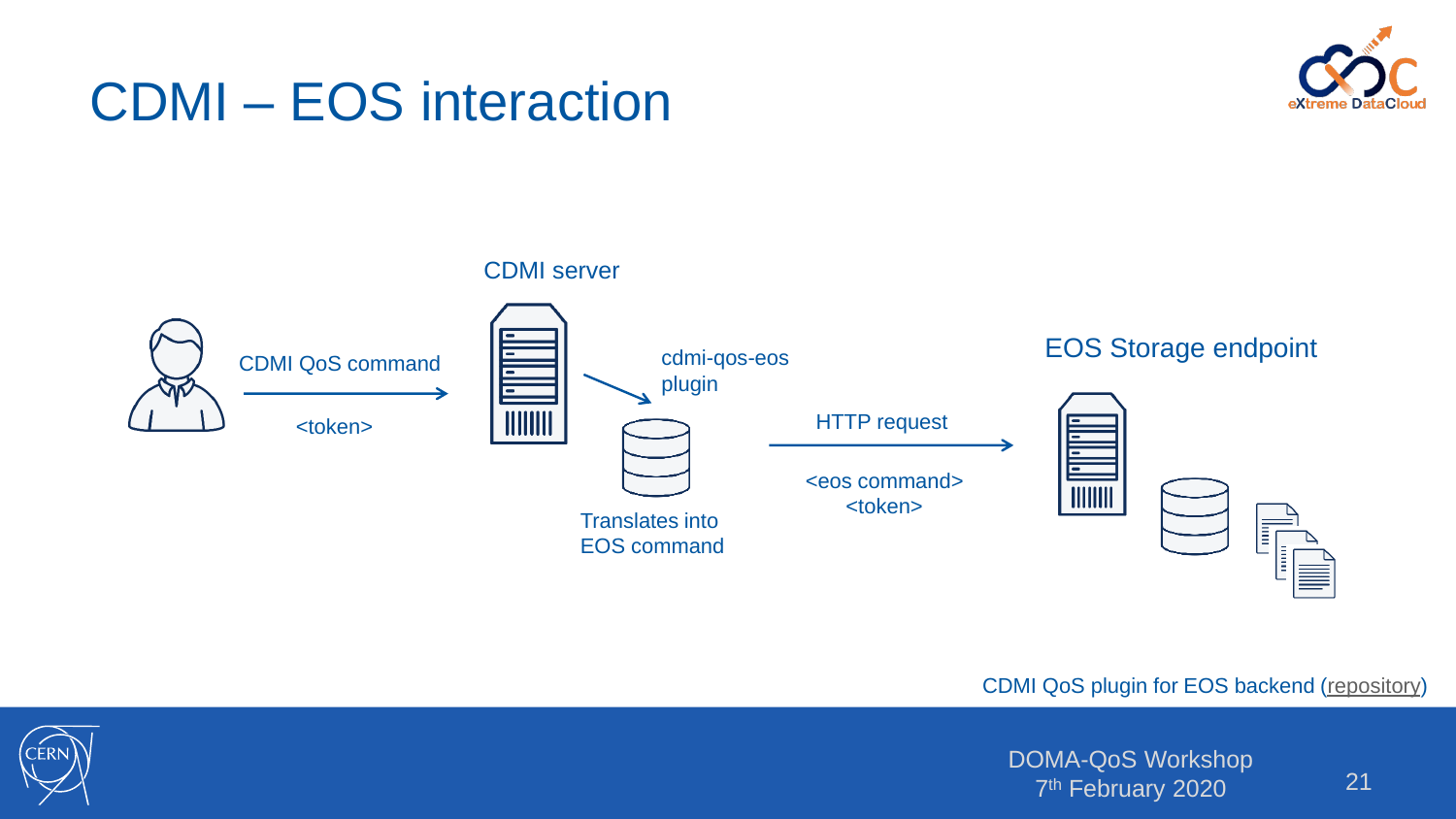# **Conclusions**

- EOS flexible enough to accommodate storage QoS
- Best storage policies have to be identified
- EC promising solution for storage space savings
- EC would require agreement and coordination with experiments
- CDMI gateway ready, in order to provide common QoS interface

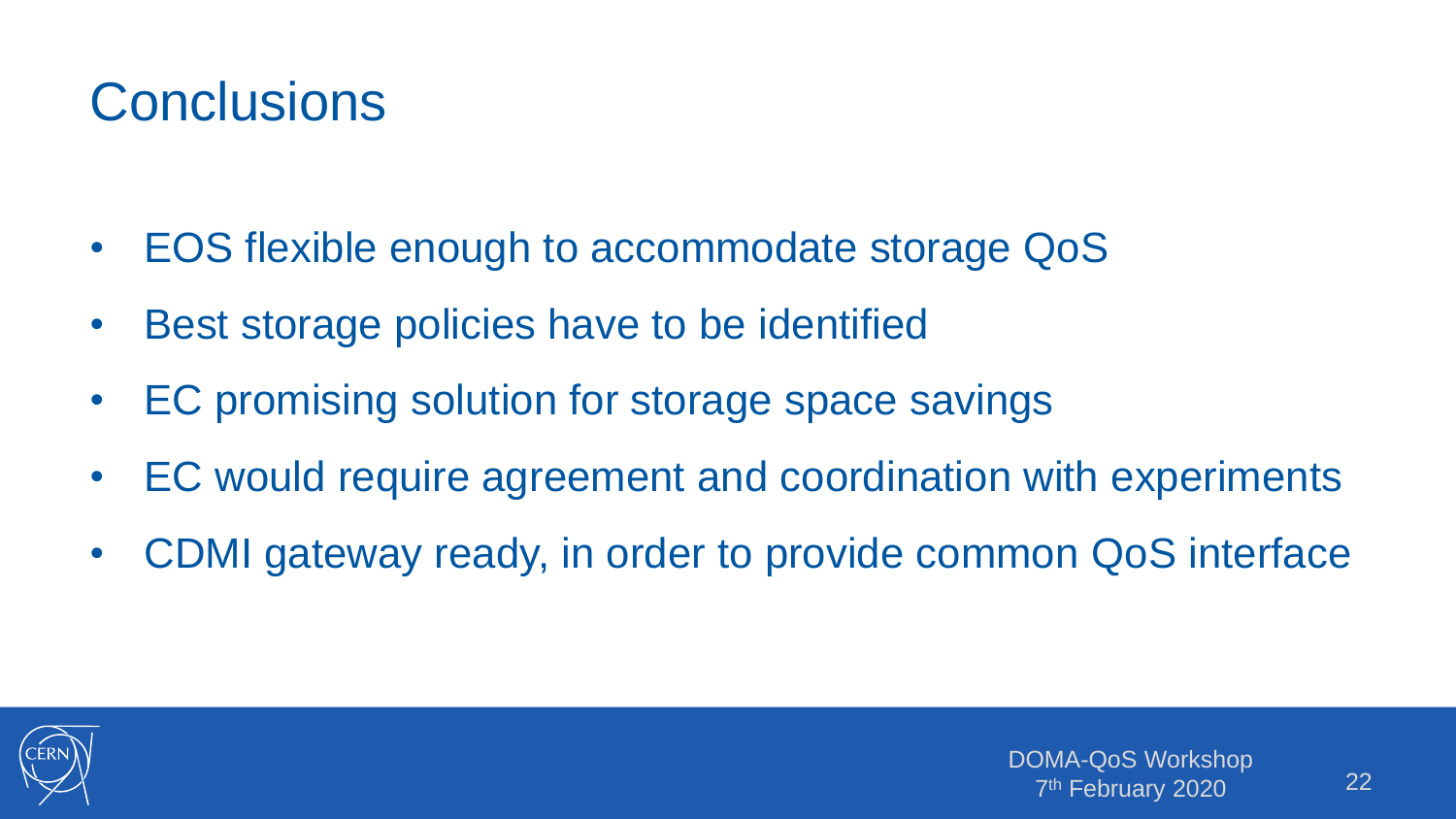# Thank you for your time!

Icons: [Computer Network Icons collection -](https://openclipart.org/detail/211416/computer-network-icons) openclipart.org



DOMA-QoS Workshop 7<sup>th</sup> February 2020<sup>1</sup> 23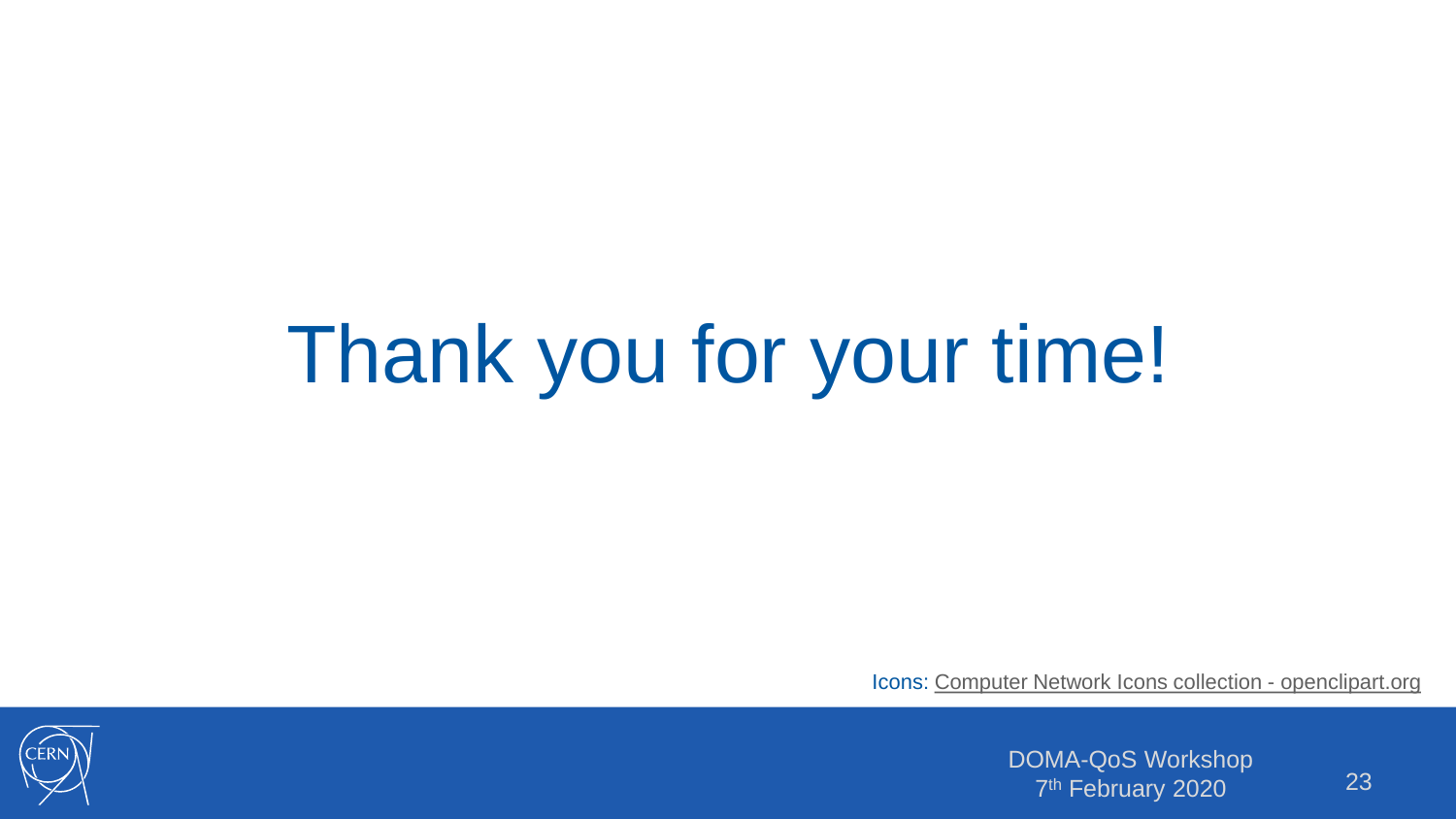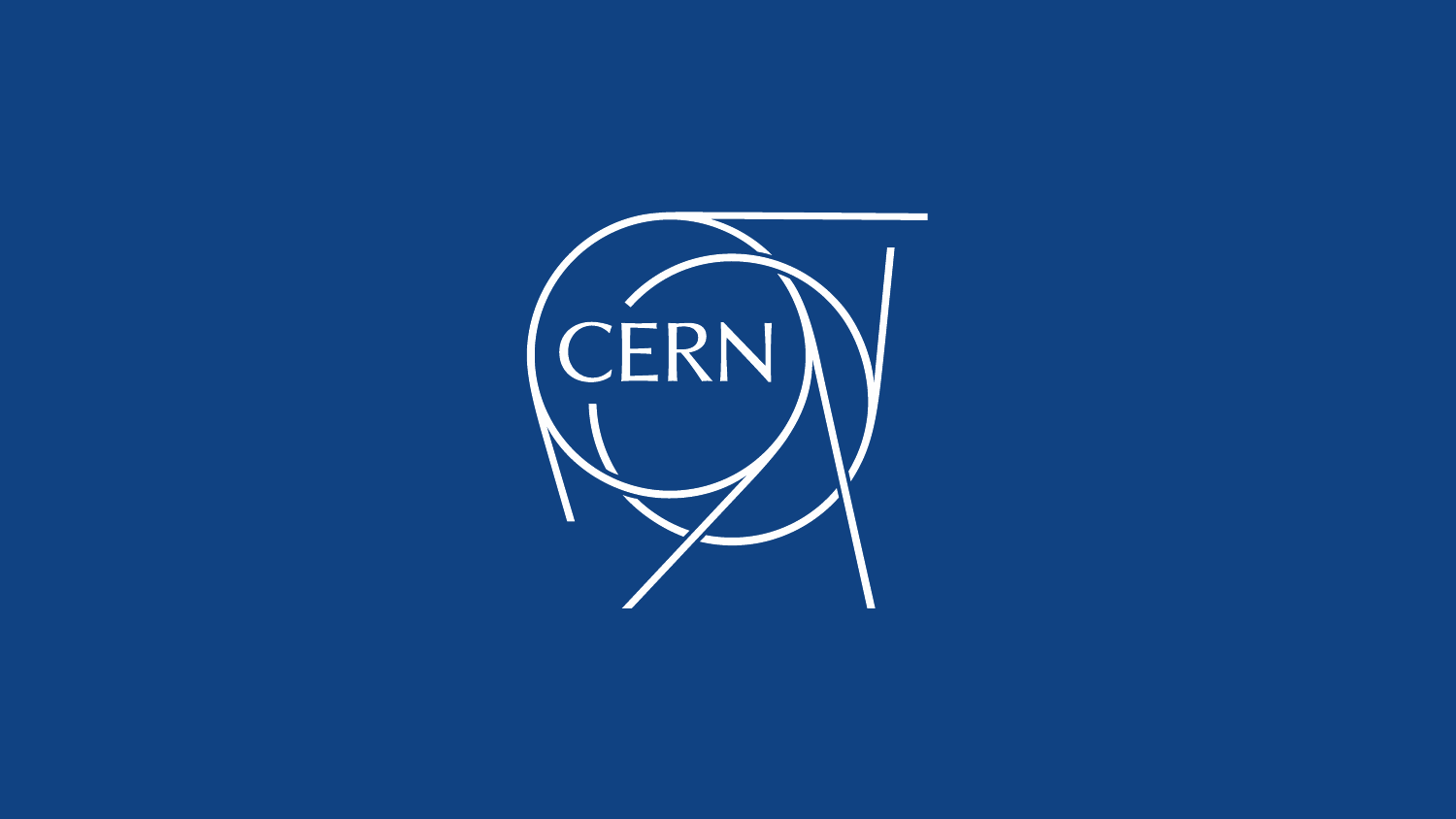

# [Backup] Structure of a QoS class

| <b>Name</b>                                |                     |
|--------------------------------------------|---------------------|
| • Transitions : [ qos_class, qos_class,  ] | <b>Mandatory</b>    |
| • Metadata: { expected_redundancy,         | fields              |
| expected_latency,                          |                     |
| expected_geolocation: [geotag,  ] }        |                     |
| Attributes: { layout_type,                 |                     |
| nstripes,                                  | <b>QoS property</b> |
| checksum_type,                             | map                 |
| placement_type }                           | <b>EOS</b> specific |

*Structure compatible with INDIGO CDMI QoS specification*

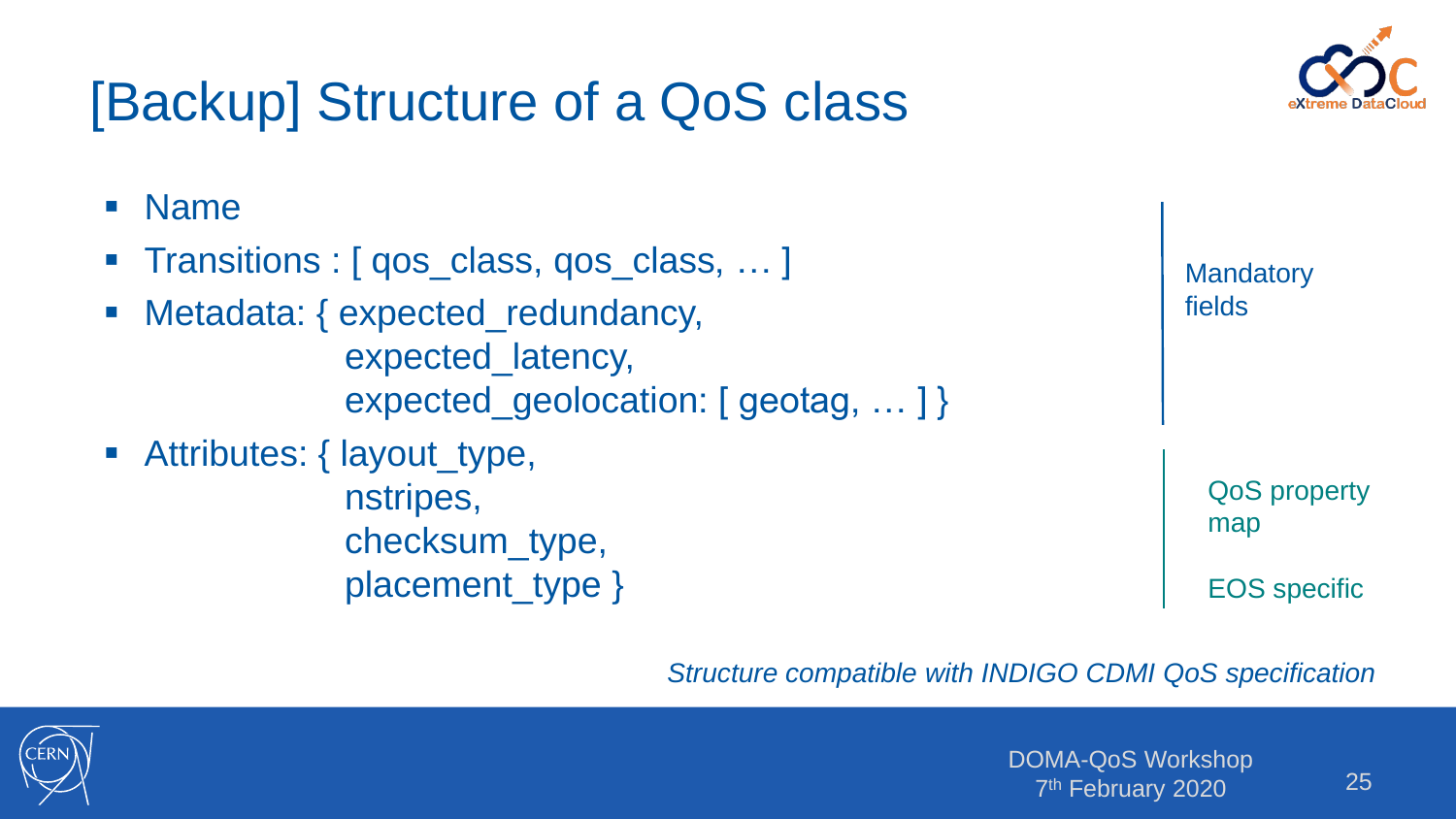# [Backup] QoS class example



```
{
"name": "disk_plain",
 "transition": [ "disk_replica" ],
 "metadata": {
  "cdmi_data_redundancy_provided": 0,
  "cdmi_geographic_placement_provided": 
  [ "CH" ],
  "cdmi_latency_provided": 75
},
```

```
"attributes": {
 "layout": "plain",
 "replica": 1,
 "checksum": "adler32",
 "placement": "scattered"
}
```
}